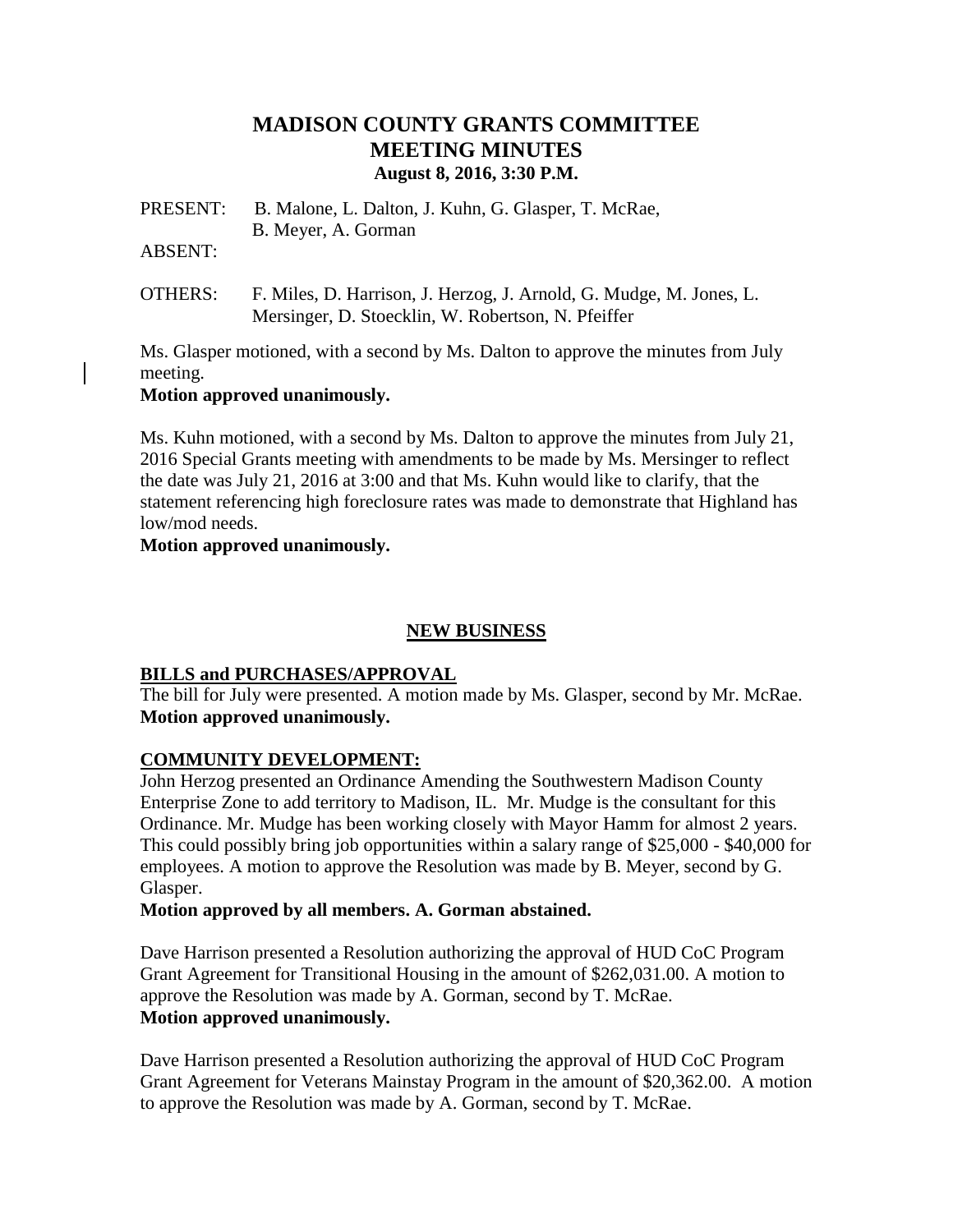#### **Motion approved unanimously.**

Dave Harrison presented a Resolution authorizing the approval of HUD CoC Program Grant in the amount of \$61,719.00. A motion to approve the Resolution was made by A. Gorman, second by T. McRae.

## **Motion approved unanimously.**

Dave Harrison presented a Resolution authorizing the approval of the HUD CoC Program application for 2016 renewing existing programs and new application for bonus. A motion to approve the Resolution was made by A. Gorman, second by T. McRae. **Motion approved unanimously.**

James Arnold presented a Resolution of Agreement for Cahokia Mounds Project. The committee voted to table the Resolution because they felt an alternate funding source may be appropriate. A motion to table the resolution was made by A. Gorman, second by T. McRae.

#### **Motion approved unanimously.**

#### **Madison County Employment and Training Administrator Update**

Mr. Stoecklin gave an update that they are in the middle of three projects.

- 1. Lewis & Clark Community College Youth Build program and MCET has hired an additional staff person and the Youth Build Program will be paying half of that person's salary. That person will be working at LCCC and the MCET office.
- 2. MCET is working with The City of St. Louis, St. Louis County, and St. Clair County on a Promise Grant. This is a grant application to go to the Federal government for a 4 year grant for IT training through the community college system. These funds come from Dept. of Labor through the H1V-Visa program for training the people already in the country. They will be coordinating with St. Clair Co., LCCC, and SWIC to provide training and case management for those people.
- 3. MCET is in the middle of discussions with SIUE. SIUE received a grant (National Corn to Ethanol) grant to operate at 4 different locations. Some of which are SIUE and the Environmental Resource Training Center. This is a NEG grant and they will be providing a staff person and will be fully reimbursed through the Grant for that staff person to do case management and assist the people when they are looking for work. They will do training and process operations along with two other community colleges possibly in Iowa area and northern Illinois.

Mr. Jones talked about U.S. Steel still being idle until at least the end of the year. Staff working to get people enrolled in training and currently have 170 people from U.S. Steel enrolled in school. Still working with World Wide Technology and doing On-the-Job Training Contracts. They have had over 30 participants and funded about \$200,000.